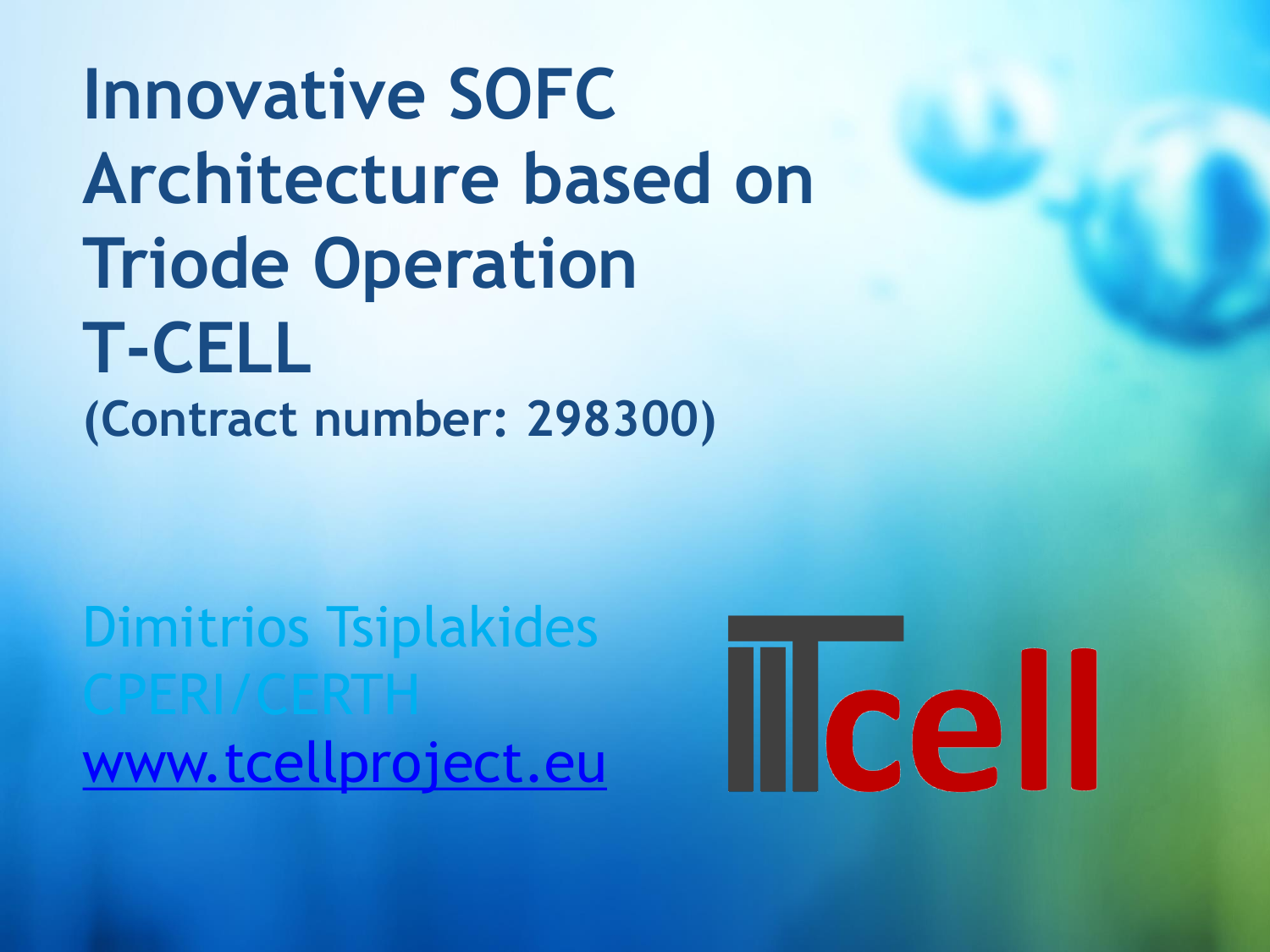### **PROJECT OVERVIEW**

- **Call topic:** SP1-JTI-FCH.2011.3.1 & SP1-JTI-FCH.2011.3.4
- **Application Area:** Stationary Power Production and CHP
- **Start date:** September 1, 2012 **End date:** February 28, 2016
- **Total budget:** € 3,424,167.80 **FCH JU contribution:** € 1,796,267
- **Consortium overview**



- **Short summary/abstract of project** Main objective of **T-CELL** is the investigation of the **synergetic effect**  of **advanced Ni‐based cermet anodes** (doped with a second and/or a third metal such as **Au** & **Mo**) in conjunction with **triode design/operation**, in order to **control the rate of carbon deposition and sulphur poisoning**. Proof of the triode concept will be provided through the development and testing of prototype triode stacks, consisting of at least 5 repeating units.
- **Stage of implementation:** 85%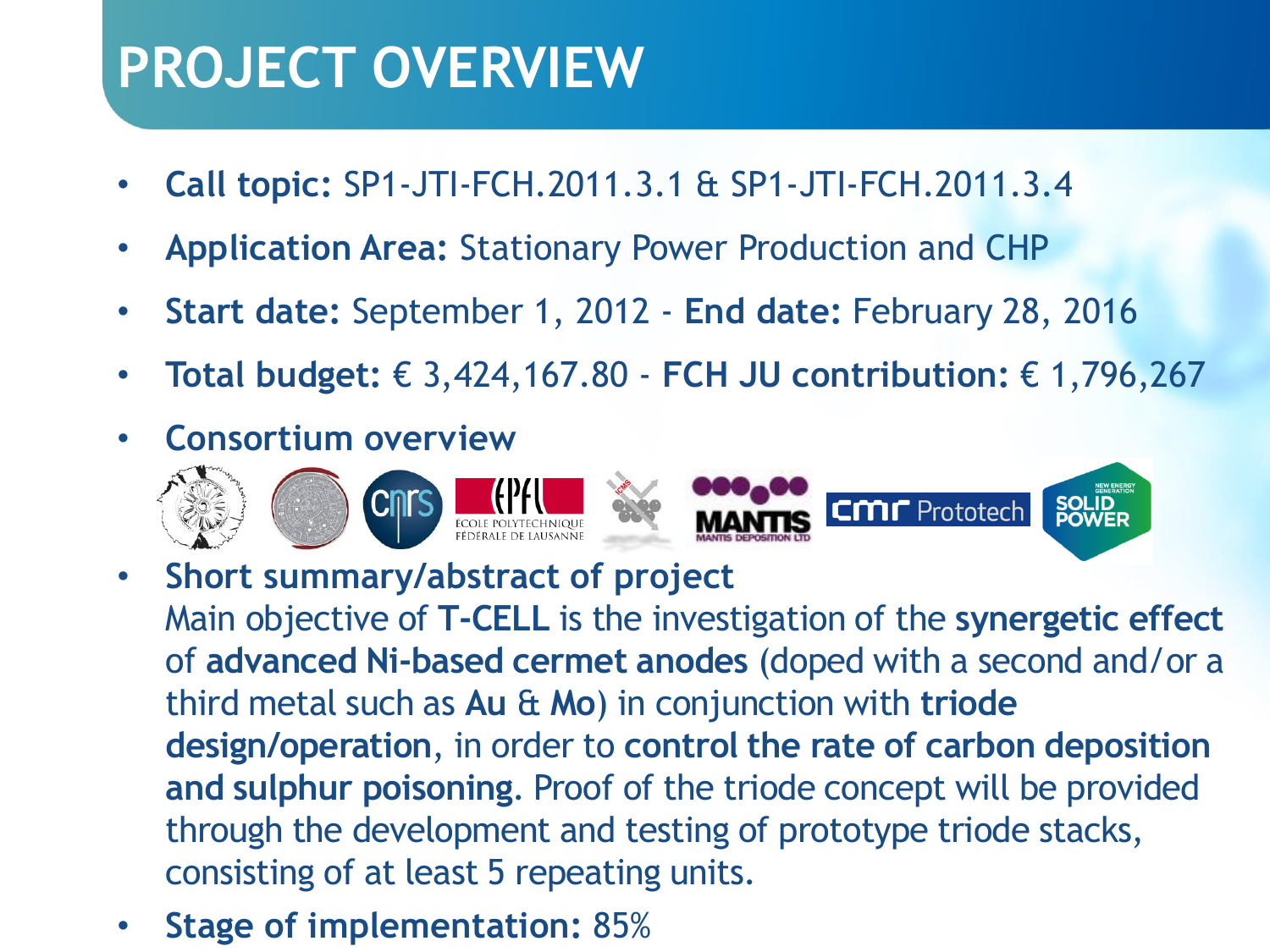| <b>Programme</b><br>objective/target                                              | Project<br>objective/target                                         | Project<br>achievements<br>to-date                                       | <b>Expected final</b><br>achievement       |
|-----------------------------------------------------------------------------------|---------------------------------------------------------------------|--------------------------------------------------------------------------|--------------------------------------------|
|                                                                                   | <b>MAIP 2008-2014</b>                                               |                                                                          |                                            |
| 2015 target: 55%<br>electrical<br>efficiency (natural<br>gas and biogas<br>fuels) | >55% (natural gas<br>fueled in presence<br>of $\sim$ 30ppm sulphur) | Test in progress                                                         | Test is not<br>finalized in stack<br>level |
| 2015 target:<br>20,000 hrs stack<br>lifetime                                      | 40,000 hrs                                                          | Triode operation<br>results in 40-50%<br>lower carbon<br>deposition rate | Stack testing has<br>not initiated yet     |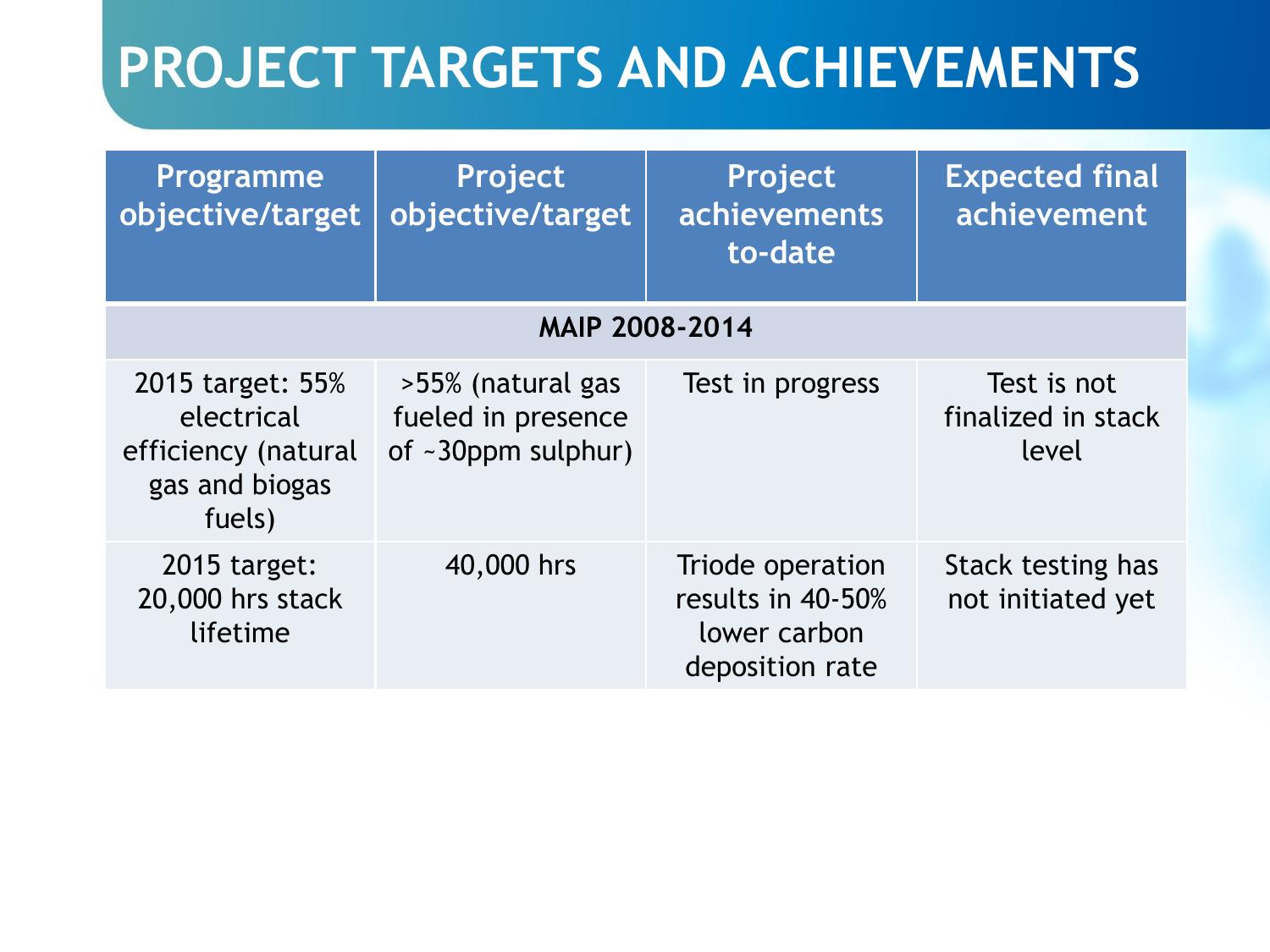| <b>Programme</b><br>objective/target                                                                            | Project<br>objective/target | Project<br>achievements<br>to-date                                    | <b>Expected final</b><br>achievement             |
|-----------------------------------------------------------------------------------------------------------------|-----------------------------|-----------------------------------------------------------------------|--------------------------------------------------|
|                                                                                                                 | <b>AIP 2011</b>             |                                                                       |                                                  |
| New architectures, adaptation<br>of cell and/or stack designs to<br>specific applications and<br>system designs | N/A                         | Preparation of triode<br>cells                                        | N/A                                              |
| New materials and/or<br>strategies to improve<br>tolerance to contaminants                                      | N/A                         | Development of Au and<br>Mo modified Ni-based<br>cermet anodes        | N/A                                              |
| Improved tolerance to<br>contaminants with respect to<br>state of art FCs                                       | N/A                         | Triode operation<br>results in 40-50% lower<br>carbon deposition rate | <b>Stack testing</b><br>has not<br>initiated yet |
| Improved (>50%) electrical<br>efficiency over the state-of-<br>the-art                                          | $>55\%$                     | N/A (test not finalized)                                              | Test is not<br>finalized in<br>stack level       |
| 25,000 hours stack lifetime                                                                                     | 40,000 hrs                  | Triode operation<br>results in 40-50% lower<br>C deposition rate      | <b>Stack testing</b><br>has not initiated<br>yet |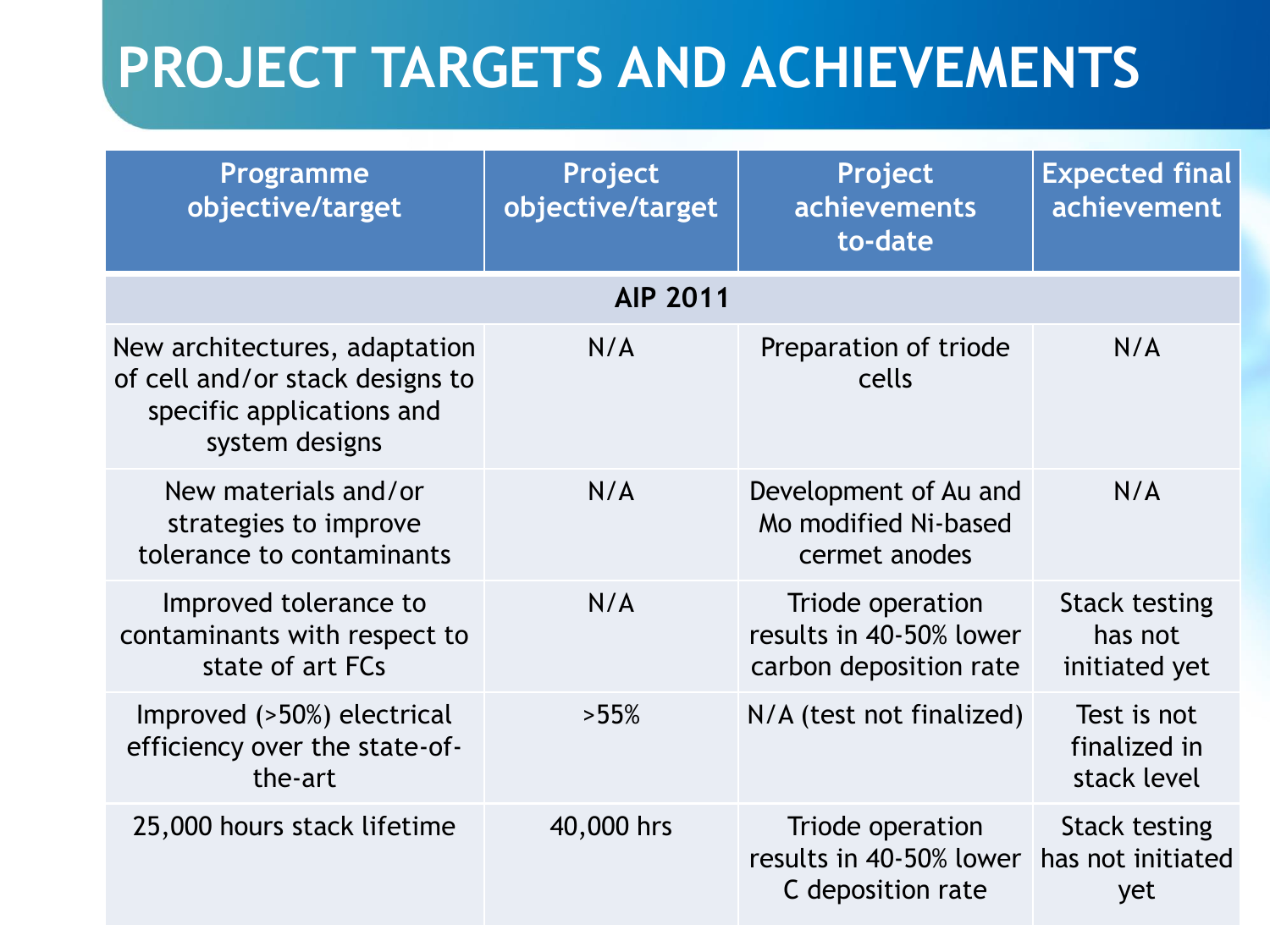### • **Major project findings and achievements**

– Incorporating Au and Mo nanoparticles into the Ni/GDC anodes results in higher stability in 10 ppm H<sub>2</sub>S under CH<sub>4</sub> ISR conditions



*Ni/GDC and 3Au-Ni/GDC degraded instantly at S/C=2 and did not recover*

*Higher stability in 10 ppm H<sup>2</sup> S under IMSR was proven for Au-Mo-Ni/GDC anodes*

*Au-Mo-Ni/GDC operated in both IMSR conditions, though it finally degraded*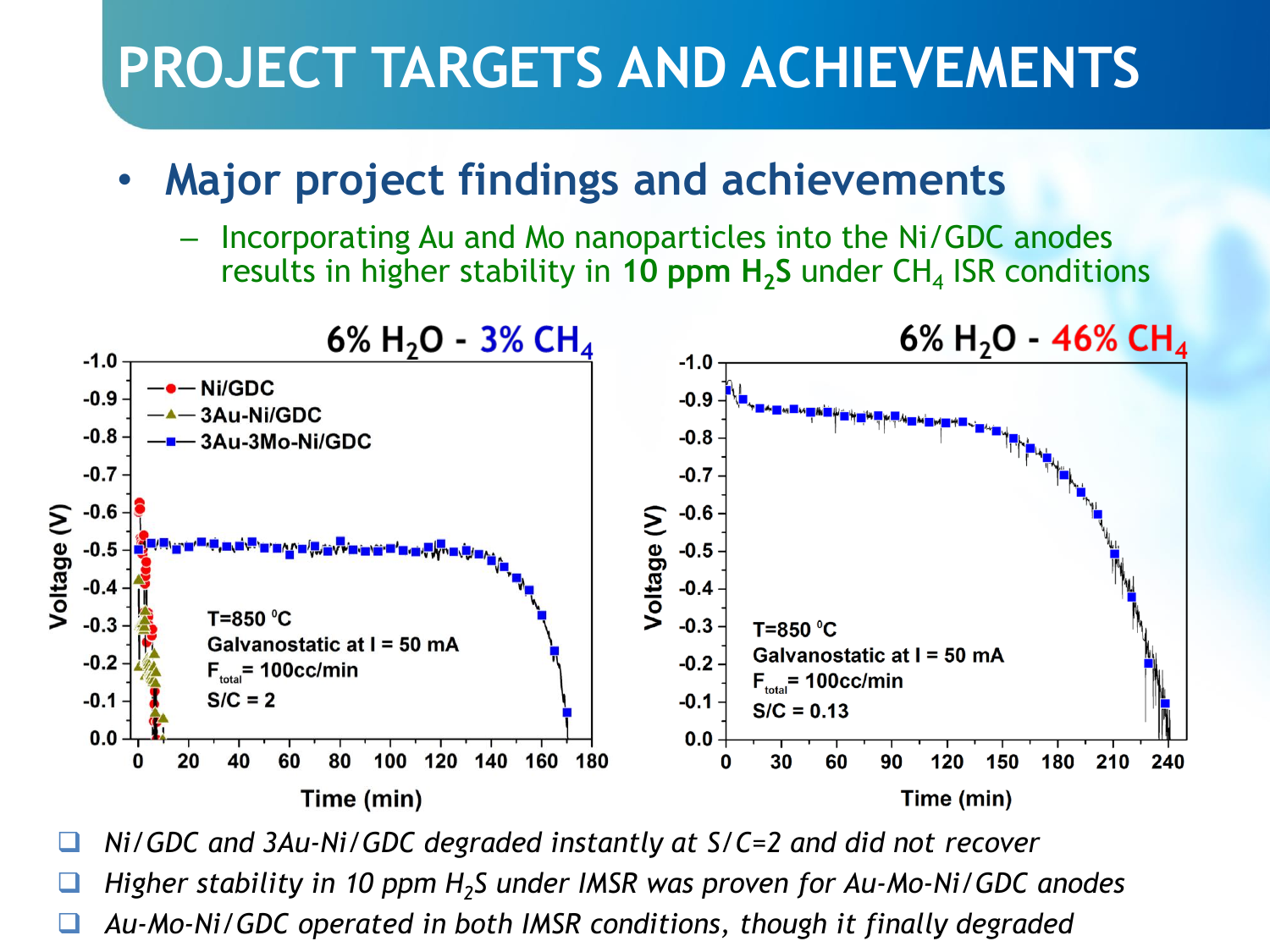### • **Major project findings and achievements**

– Triode design & operation results in 40‐50% lower carbon deposition rate on standard Ni/GDC anodes



*Carbon gasification following stability experiment under reforming conditions (800<sup>o</sup>C, 100% CH<sup>4</sup> , S/C=0.3) at a fixed cell potential (0.7 V), for conventional and triode operation mode*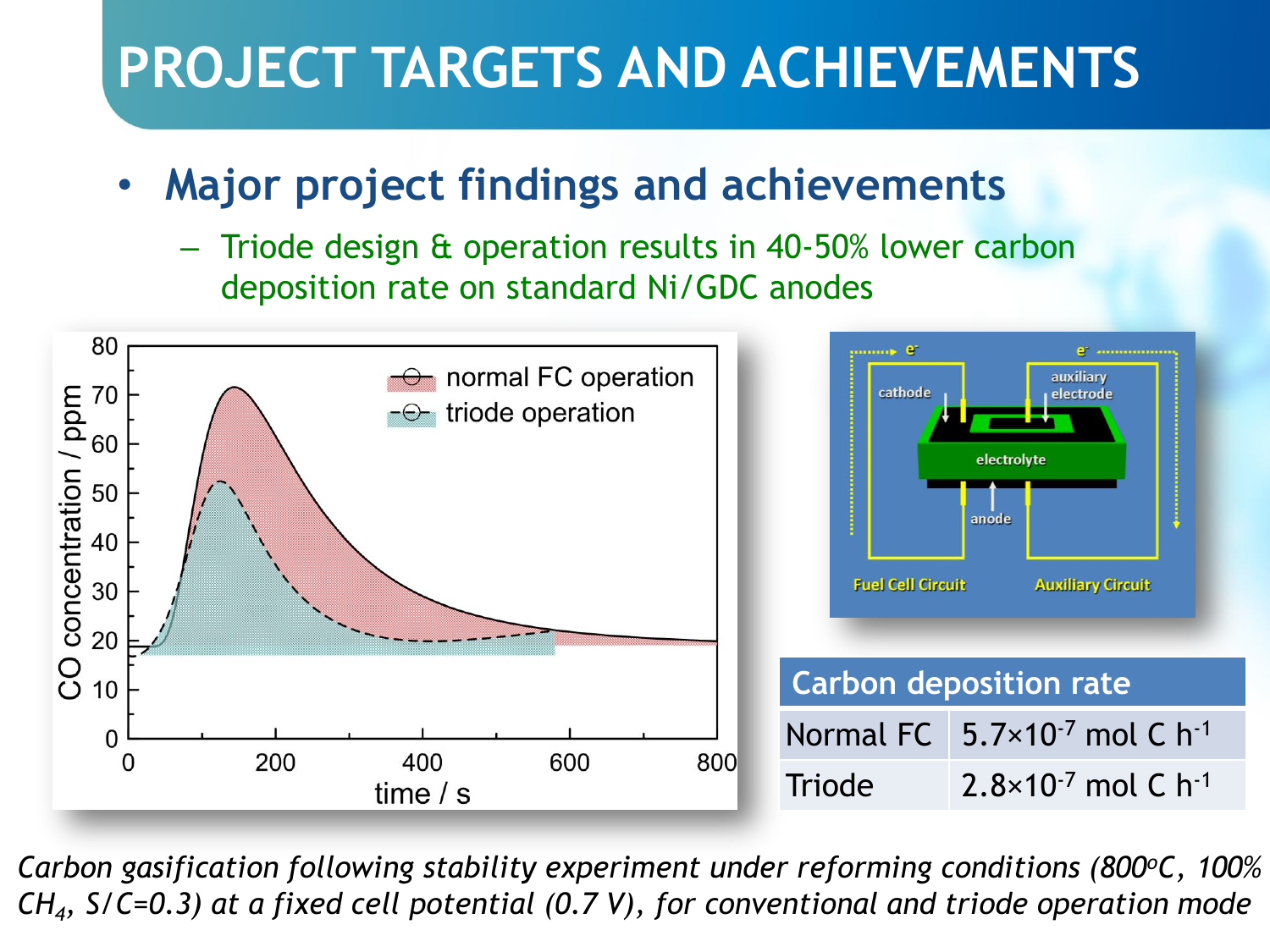### • **Major project findings and achievements**

- The synergy between Au-Mo-Ni regarding electrocatalytic activity and stability under  $\mathsf{CH}_4$  steam reforming conditions has been proven
	- The addition of Au and Au-Mo modifies the reducibility of both Ni/YSZ and Ni/GDC catalysts
	- The presence of Au and Mo, in an optimum nominal loading of 3wt% affects the Ni crystal phase and has a significant positive effect in inhibiting carbon deposition
	- Au-Mo-Ni/GDC exhibits the best tolerance in 10 ppm  $H_2S$  under both high and low S/C in ISR conditions
- Triode design and operation has been proven to inhibit carbon deposition rate by 40‐50% on Ni/GDC anodes
- The ability of the triode operation to *in situ* control & enhance Ctolerance is related to
	- FC potential fixation at a controllable value which alters the chemical potential of chemisorbed species in the vicinity of the TPB (including the chemical potential of carbonaceous residues formed) and thus affects Cdeposition rate
	- Hydrogen release locally at the anode through water (steam) electrolysis which can act as carbon gasification agent, through the methanation reaction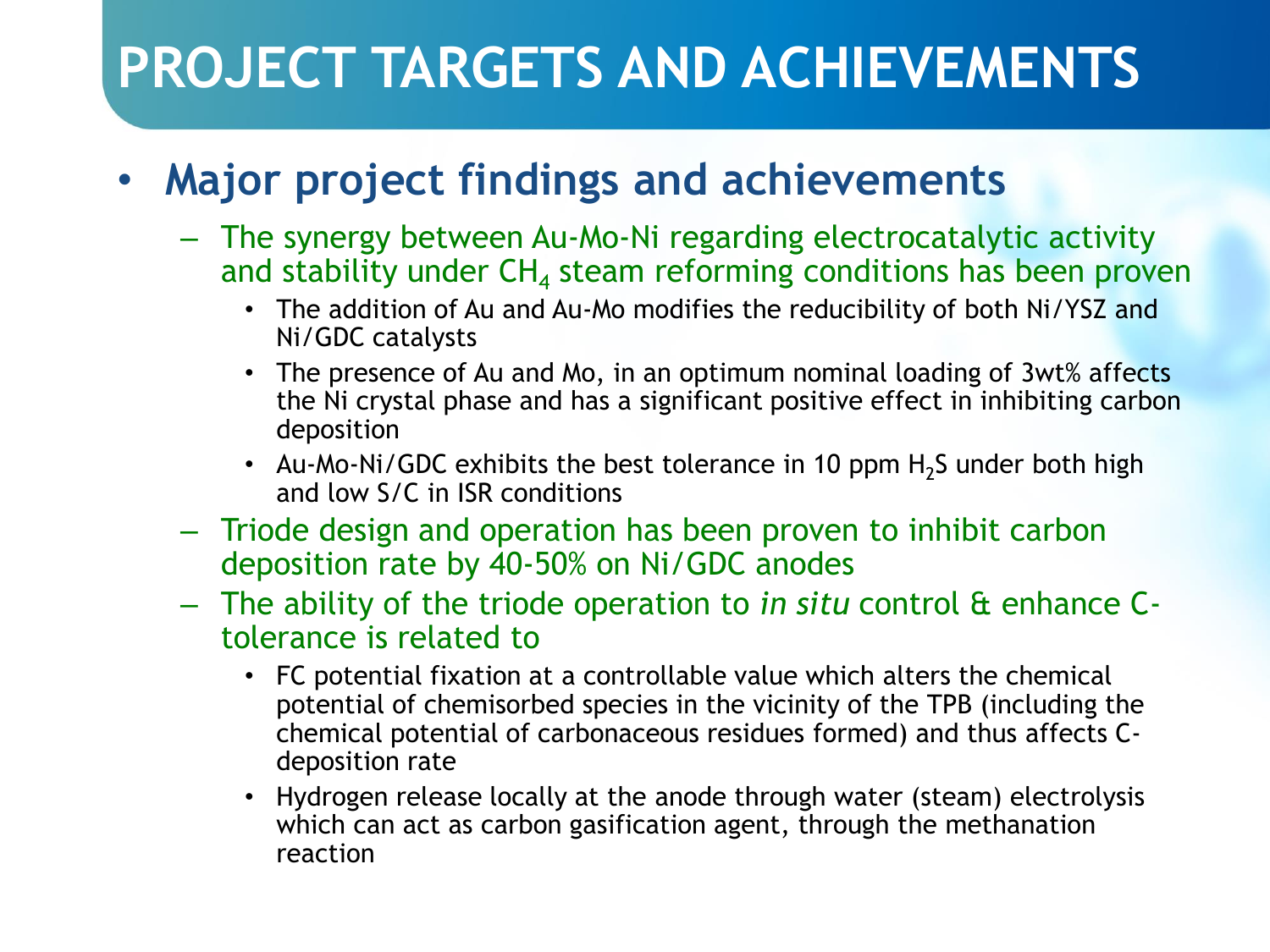#### • **Advancements with respect to international technological state-of-the-art**

| <b>Assessment</b><br>criteria/Parameter               | <b>SoA</b> | Project<br>targets | <b>Current status of</b><br>project<br>achievements |
|-------------------------------------------------------|------------|--------------------|-----------------------------------------------------|
| FC electrical efficiency<br>calculated on HHV of fuel | 52 %       | 55 %               | 60%                                                 |

#### • **Next steps**

- Incorporation of Au and Mo nanoparticles into the anodes in order to get a well-controlled dispersion of these two elements in the other zones of the electrodes
- Further investigation of sintering and stability of Au and Mo modifiers
- Investigation of cell geometry on fuel cell power enhancement under triode operation
- Further developments and verification of the model in order to reflect the experimental data
- Design and construction of a 5-cell triode stack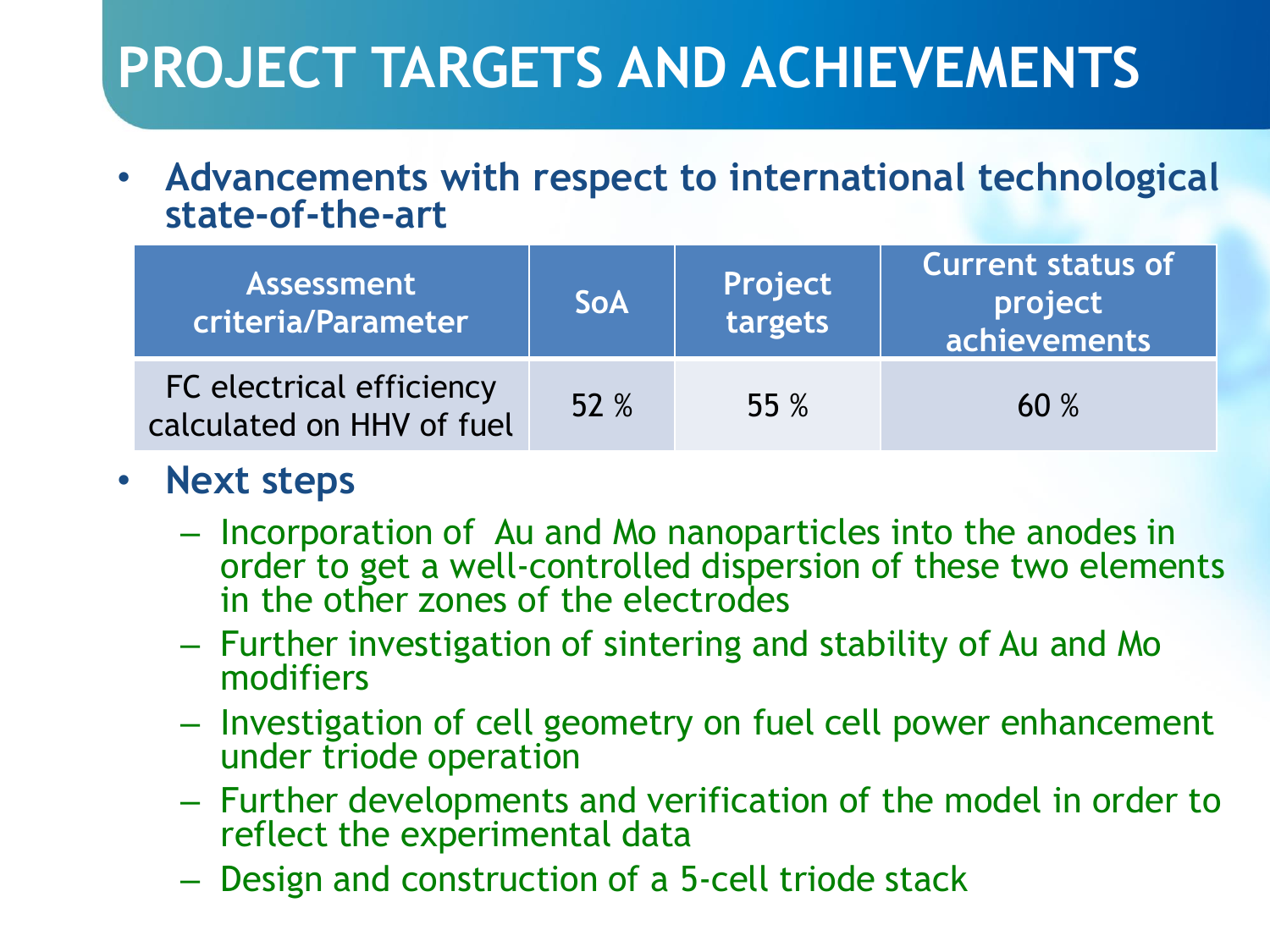### **SYNERGIES WITH OTHER PROJECTS AND INITIATIVES**

| <b>FCH JU projects</b> | Description of complementarity, nature of<br>interaction and/or joint activities                                                                                                                                                                                                                                                                                               |
|------------------------|--------------------------------------------------------------------------------------------------------------------------------------------------------------------------------------------------------------------------------------------------------------------------------------------------------------------------------------------------------------------------------|
| <b>ROBANODE</b>        | The alignment of the two projects lies on the affinity<br>of the two approaches, the new triode architecture<br>for SOFCs (T-CELL), and the advanced tolerant anode<br>materials together with the model describing<br>degradation phenomena (ROBANODE), towards the<br>common aim of developing efficient SOFC systems of<br>increased useful lifetime to an acceptable level |
| <b>SOFCOM</b>          | Experience transfer to T-CELL from partners<br>participating in this project                                                                                                                                                                                                                                                                                                   |
| <b>MMLCR=SOFC</b>      | Experience transfer to T-CELL from partners<br>participating in this project                                                                                                                                                                                                                                                                                                   |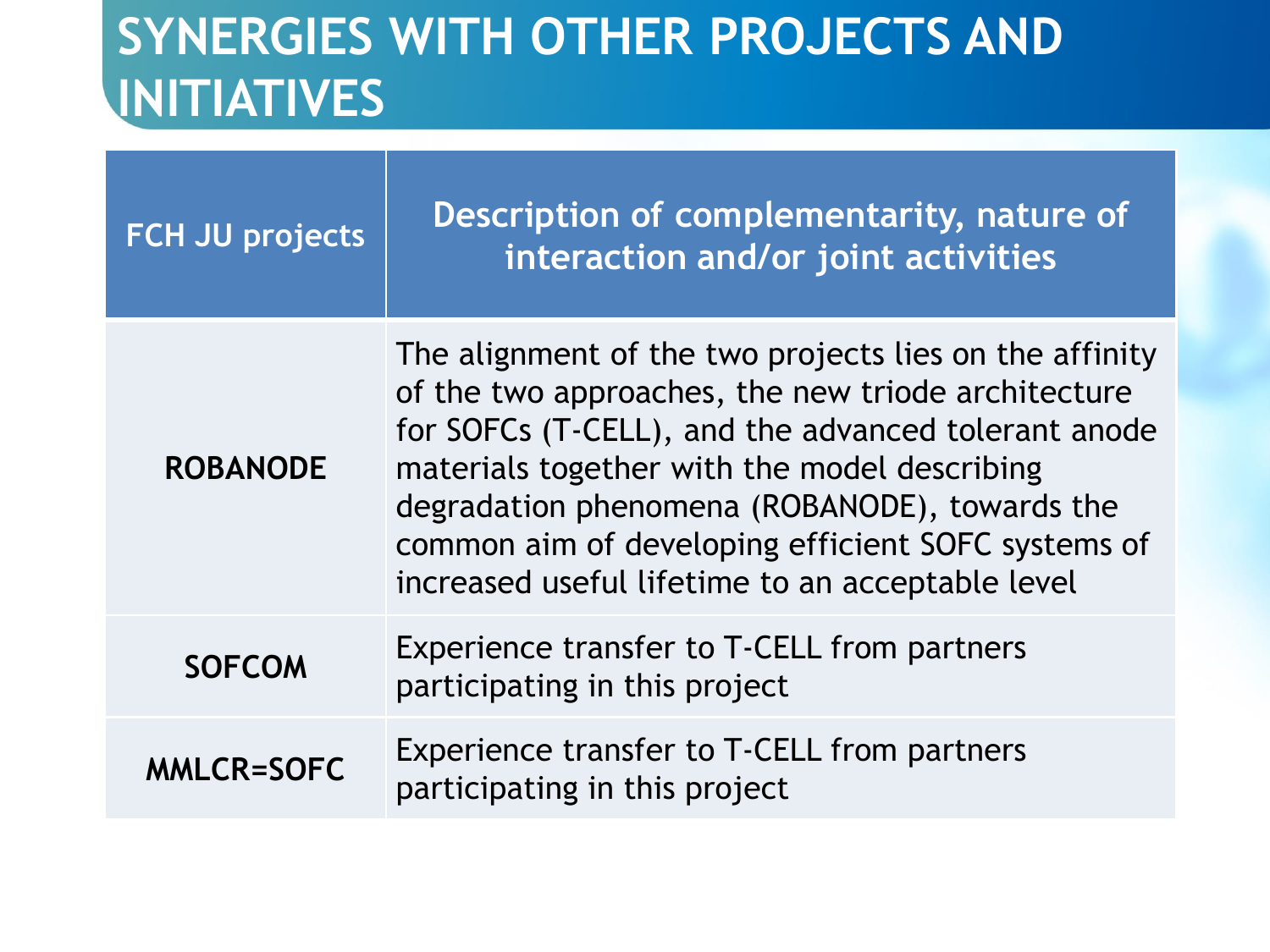## **HORIZONTAL ACTIVITIES**

| <b>Horizontal</b><br><b>activities</b>         | <b>Description of activities/achievements</b>                                                                                                                                                                                                                                                                                                                                                                                                                                                              |
|------------------------------------------------|------------------------------------------------------------------------------------------------------------------------------------------------------------------------------------------------------------------------------------------------------------------------------------------------------------------------------------------------------------------------------------------------------------------------------------------------------------------------------------------------------------|
| <b>Training and</b><br>education               | 4 PhD-students and 6 postdocs performing research on FCs<br>(materials, processing, modeling) are working on the<br>project.                                                                                                                                                                                                                                                                                                                                                                               |
| Safety, regulations,<br>codes and<br>standards | A global, harmonized Triode SOFC Testing Protocol was<br>developed and applied through the project, based on<br>in-house testing protocols in harmonization with the series<br>of testing procedures and Testing Modules developed and<br>validated under the FP6 FCTESQA Project.                                                                                                                                                                                                                         |
| <b>Public awareness</b>                        | 1) A press release has been sent to the media following<br>project kick-off meeting (published 12 Oct. 2012)<br>2) Publication in Greek General Secretariat for Research<br>and Technology newsletter (published Nov. 2012)<br>3) Presentation during the "Fuel Cells and Hydrogen Joint<br>Undertaking Stakeholders General Assembly held in Brussels<br>$(11 - 12$ Nov. 2013)<br>4) "T-CELL: Innovative SOFC architecture based on triode<br>operation", Int. INNOVATION, Iss. 173 (published Feb. 2015) |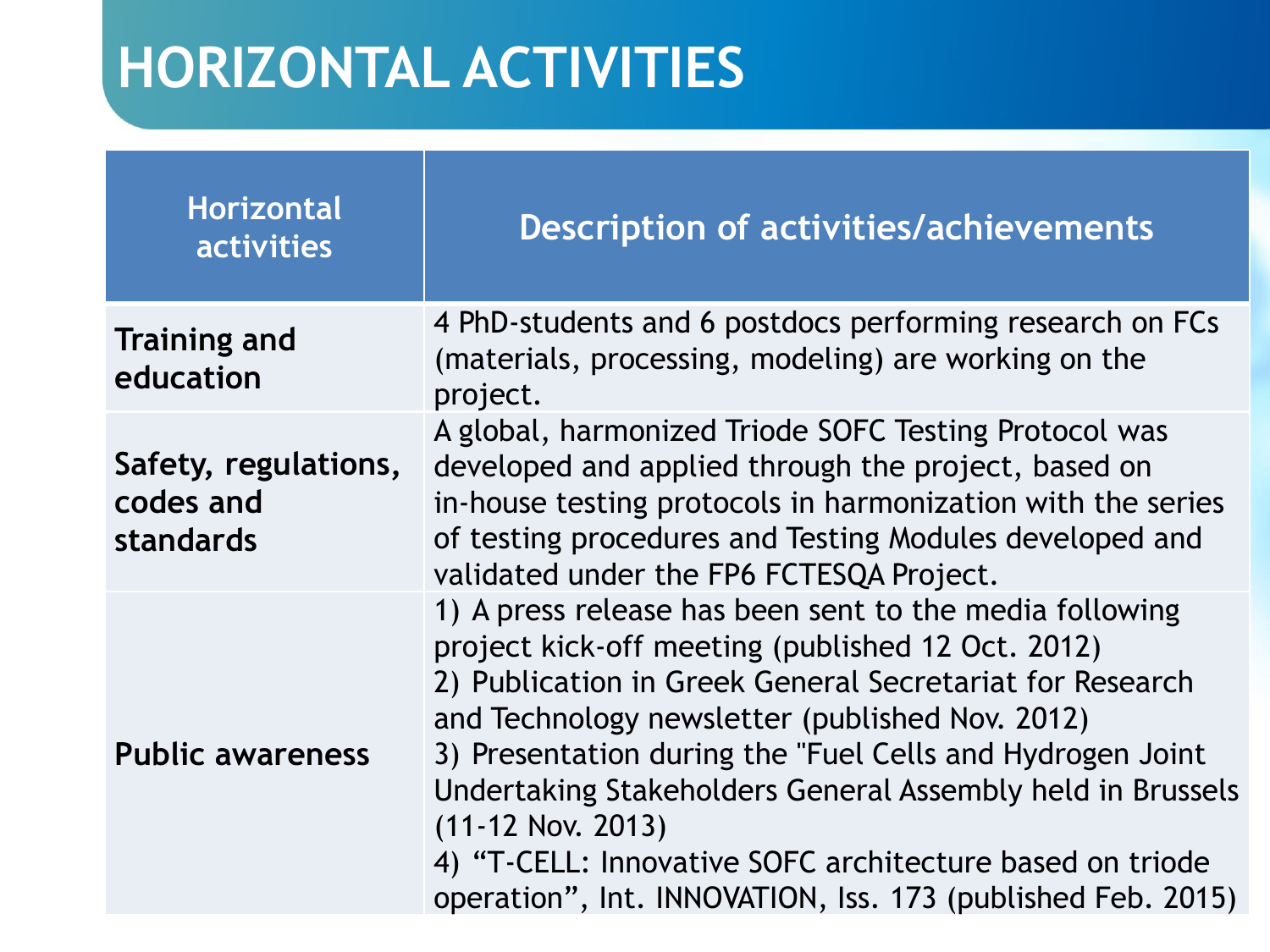## **DISSEMINATION ACTIVITIES**

| <b>Dissemination</b>               | <b>Description of activities/achievements</b>                                                                                                                                                                                                                                                                                                                                                                                                                                                                               |
|------------------------------------|-----------------------------------------------------------------------------------------------------------------------------------------------------------------------------------------------------------------------------------------------------------------------------------------------------------------------------------------------------------------------------------------------------------------------------------------------------------------------------------------------------------------------------|
| Conference<br><b>presentations</b> | 15 presentations at International Conferences, including:<br>• Fifth European Fuel Cell Technology & Applications<br>Conference - Piero Lunghi Conference, Italy (2013)<br>• 65 <sup>th</sup> Annual meeting of the International Society of<br>Electrochemistry, Switzerland (2014)<br>• 11 <sup>th</sup> European SOFC & SOE Forum, Switzerland (2014)<br>• European Hydrogen Energy Conference (EHEC), Spain (2014)<br>• ECS Conference on Electrochemical Energy Conversion &<br>Storage with SOFC-XIV, Scotland (2015) |
| <b>Publications</b>                | 5 publications in peer-reviewed journals (Int. J. Hydrogen<br>Energy, Applied Catalysis A, Solid State Ionics, Topics in<br>Catalysis, ECS Transactions)                                                                                                                                                                                                                                                                                                                                                                    |
| Workshops                          | 3rd International Workshop on Degradation Issues of Fuel<br>Cells and Electrolysers, Greece (2015)                                                                                                                                                                                                                                                                                                                                                                                                                          |